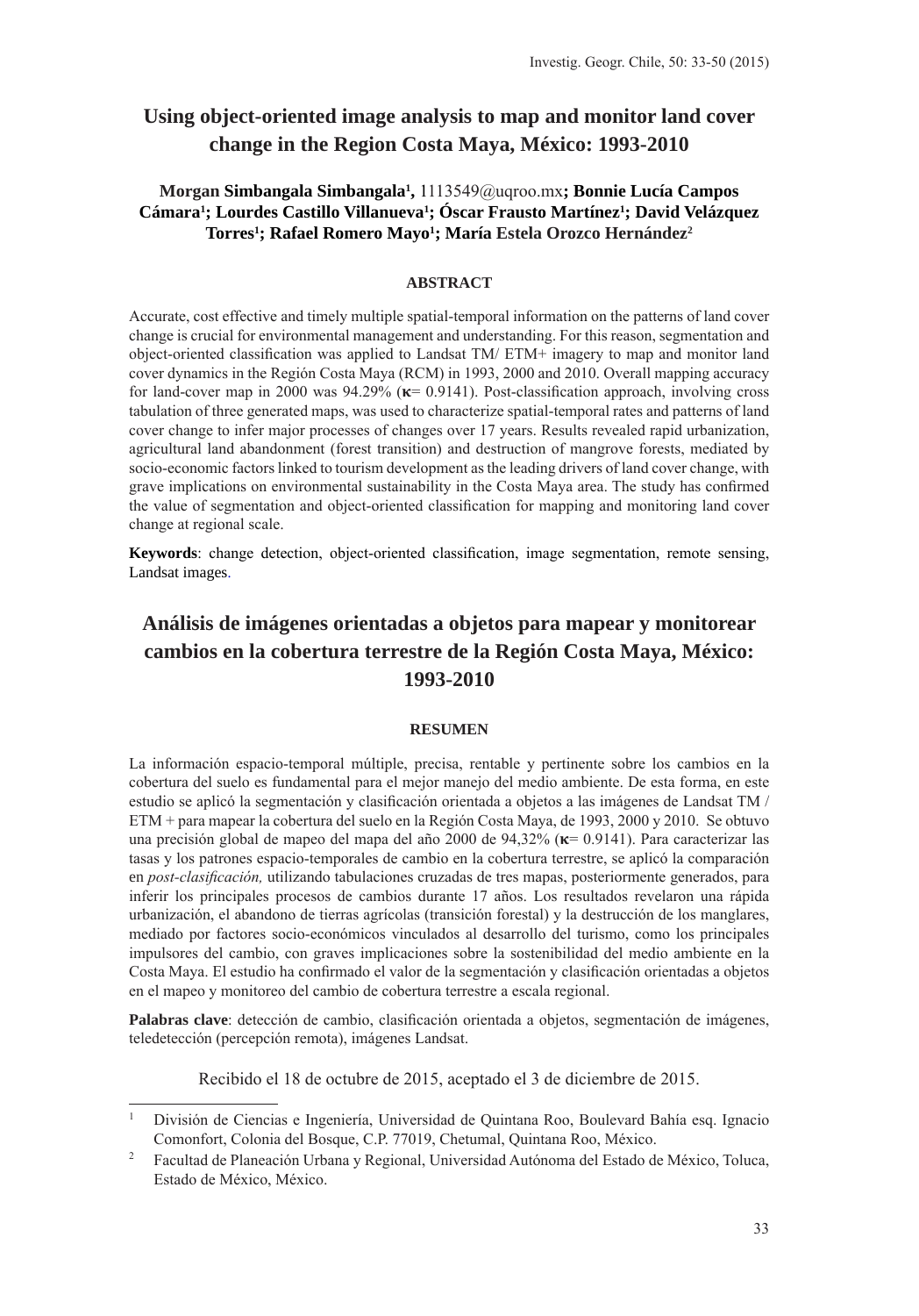#### **INTRODUCTION**

The earth needs constant monitoring of its rapidly changing landscapes to ensure its health and sustainability. Environmental damage just like any chronic disease requires regular and up-to-date diagnoses to improve treatment. Landscape change is a result of complex interactions between land-cover and land-use reflecting a variety of environmental and social factors, and poses the largest threat to the ecological system (LAMBIN et al., 2003; GEIST et al., 2006). To understand landscape changes it is necessary to monitor and characterize spatial and temporal patterns of land cover change (PETIT et al., 2000). This is important because precise information on land cover change such as location, extent, and cause is crucial for an improved analysis and management of natural resources and urban development (WANG et al., 2009).

The Región Costa Maya is an example of an area experiencing rapid land cover changes. Established in 1991 by the state government as an engine to stimulate the development of the southern Quintana Roo a region that has experienced massive development, mainly in tourism and related infrastructure, which has turned it into one of the most important tourism destinations, attracting tourists from across the world (CAMPOS-CÁMARA 2010). Tourism is significant for the prosperity of the region, but it has also led to increased hazards to its environment in the form of increased migration, uncontrolled urbanization and great pressure on natural resources (CASTILLO-VILLANUEVA et al., 2010); even though the region is subject to various instruments for environmental protection and management (*Programa de Ordenamiento Ecológico del Territorio - POET)* which regulate economic, tourism and urban developments and envisage the restoration, protection, conservation and rational use of natural resources (GONZÁLEZ-VERA 2010; VÁZQUEZ-TREJO, 2010).

Left unchecked, the aforementioned threats could eventually lead to land degradation, which might not only compromise human well-being, but also tourism, which is the principal economic activity in the Región Costa Maya. Hence, it is imperative to examine these factors within the context of sustainable land use in order to stave off environmental deterioration. Given the spatial and temporal scales of concern, satellite remote sensing seems to be the only cost-effective and feasible way of acquiring the necessary information about the environment (FOODY 2003). Thus, the objectives of this study are: (1) to develop an appropriate remote sensing methodology using Landsat TM/ETM+ data to monitor land cover changes in Región Costa Maya; (2) to draw land cover maps for the same area during the years 1993, 2000 and 2010; (3) to identify land cover trends during this period.

This study implies two main procedures, namely the drawing up of land cover maps and the implementation of change detection analysis. Among its key output is a set of validated datasets describing land covers in the study area, which will be useful to develop models to provide further insights into the process of landscape change.

#### **Background** (Landscape change detection)

GEIST et al. (2006), suggested that any land cover-change study should be implemented following two fundamental steps, namely detecting change in the landcover, and ascribing that change to a set of causal factors. Remote sensing is a valuable data source from which land cover change information over a range of spatial and temporal scales can be extracted efficiently and cheaply (LAMBIN 1997). Monitoring land cover variations can be accomplished by analyzing multi-temporal land use/cover maps or by multi-date remotely sensed image processing. This is a technique known as change detection, whose basic principle, according to MAS, (1999) is that any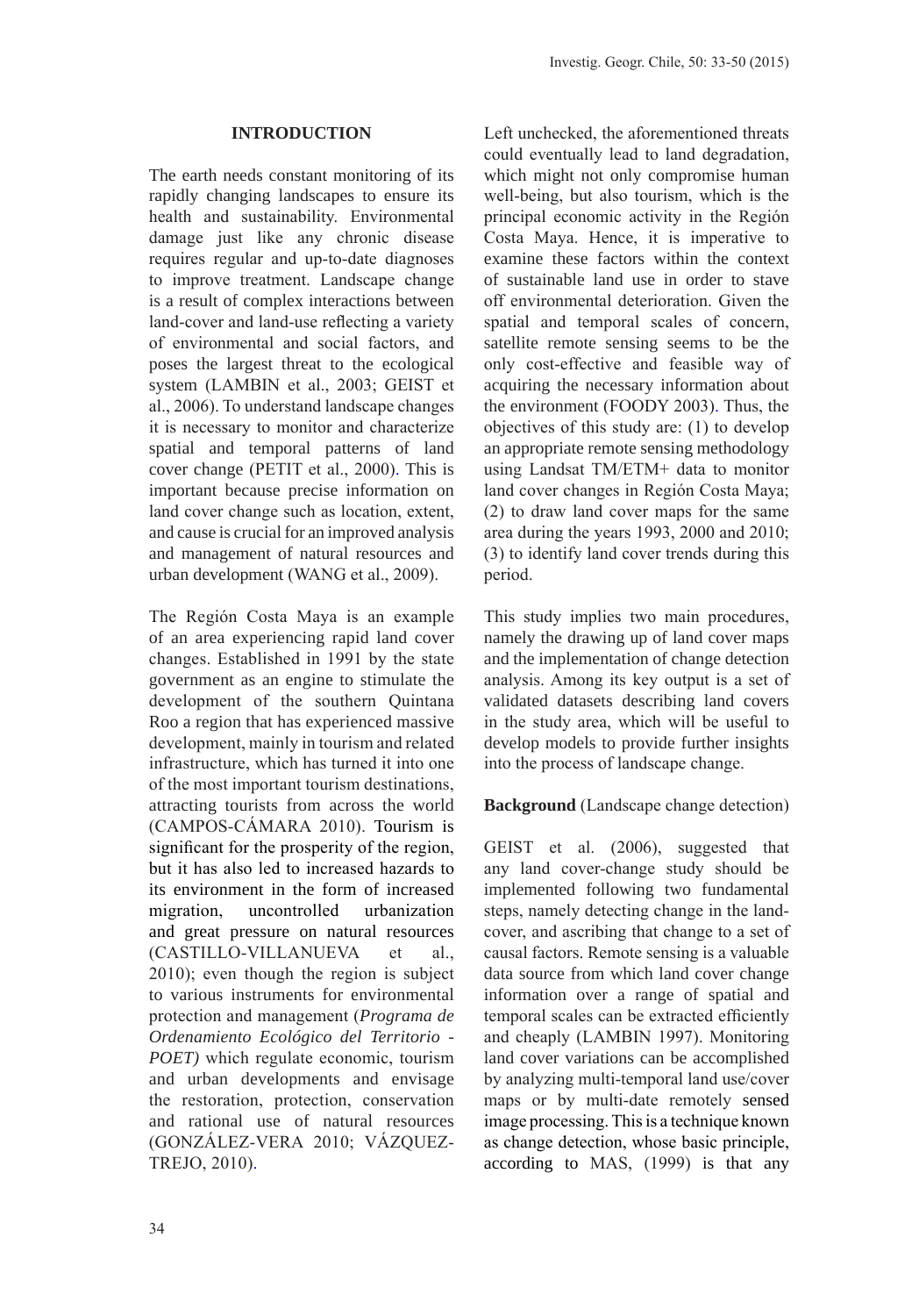changes in land cover produce detectable differences in the spectral response of ground targets. Change detection has become a critical and universal tool for natural resource managers and researchers in governmental agencies, conservation organizations and industry. LU et al. (2004) provides an excellent review of its range of applications which include: land use/cover change; urban change; forest or vegetation change; deforestation and regeneration; wetland change and others.

Output from remote sensing analyses is typically quantitative and repeatable (PRENZEL 2004). Hence, effective change detection research should give insight into the quantity, location and nature of land cover changes (ASPINALL & HILL 2008). A successful implementation of change detection depends on several factors such as natural status of the area, selection of appropriate remote sensing data and analysis techniques (COPPIN et al., 2004; LU et al., 2004). Another crucial consideration in remote sensing application is in-situ information collection, which is essential for calibration purposes and integration of other tools like GIS and GPS to improve result accuracy (ESWARAN et al., 2001).

Recent technological progress in remote sensing and associated digital image processing techniques offer unprecedented opportunities to more accurately map land cover. One relatively new technique that has not been used extensively in land cover mapping, but which shows considerable possibilities of development, is segmentation and object-oriented image processing (FROHN et al., 2009). It refers to the classification of homogeneous image primitives, i.e. groups of pixels that closely resemble the size and shape of features in the real world scene such as lakes, urban

areas, cropland, forests and urban areas, rather than the individual pixels of any given remote sensing imagery (BLASCHKE et al., 2014). Compared to traditional pixel-based change paradigm this approach has shown excellent potential to improve accuracy in land cover mapping (BLASCHKE 2013; NAVULU 2007; LIU & XIA 2010), yet only a handful of peer-reviewed studies in Mexico have applied it to Landsat data. Thus, in this study we apply segmentation and object-oriented processing to Landsat TM/ ETM+ imagery to map and monitor land cover in Región Costa Maya over a 17 year period.

#### **MATERIALS AND METHODS**

#### **Study area**

The Región Costa Maya is located in the Municipality of Othón P. Blanco, Quintana Roo, on the southeastern extreme of the Yucatan peninsula, between coordinates 19°05 N, 87° 35 W and 18° 10 N, 87° 33 W. Its boundaries are the Caribbean Sea to the east, the Sian Káan Biosphere Reserve to the north, the Bacalar lagoon to the west and the State of Belize to the south. Local topography is generally flat, averaging about 8 m above mean sea level. Geologically, it is a karst environment characterized by thin limestone-derived soils (mostly lithosol and rendzinas) and a system of underground drainage systems and sinkholes.

Warm humid tropical climate with summer rainfall (between May and October) prevails in the region. The vegetation comprises mainly of tropical forest, lowland forest, pasture and cultivated areas, while the coastal strip is characterized by mangroves and marshes.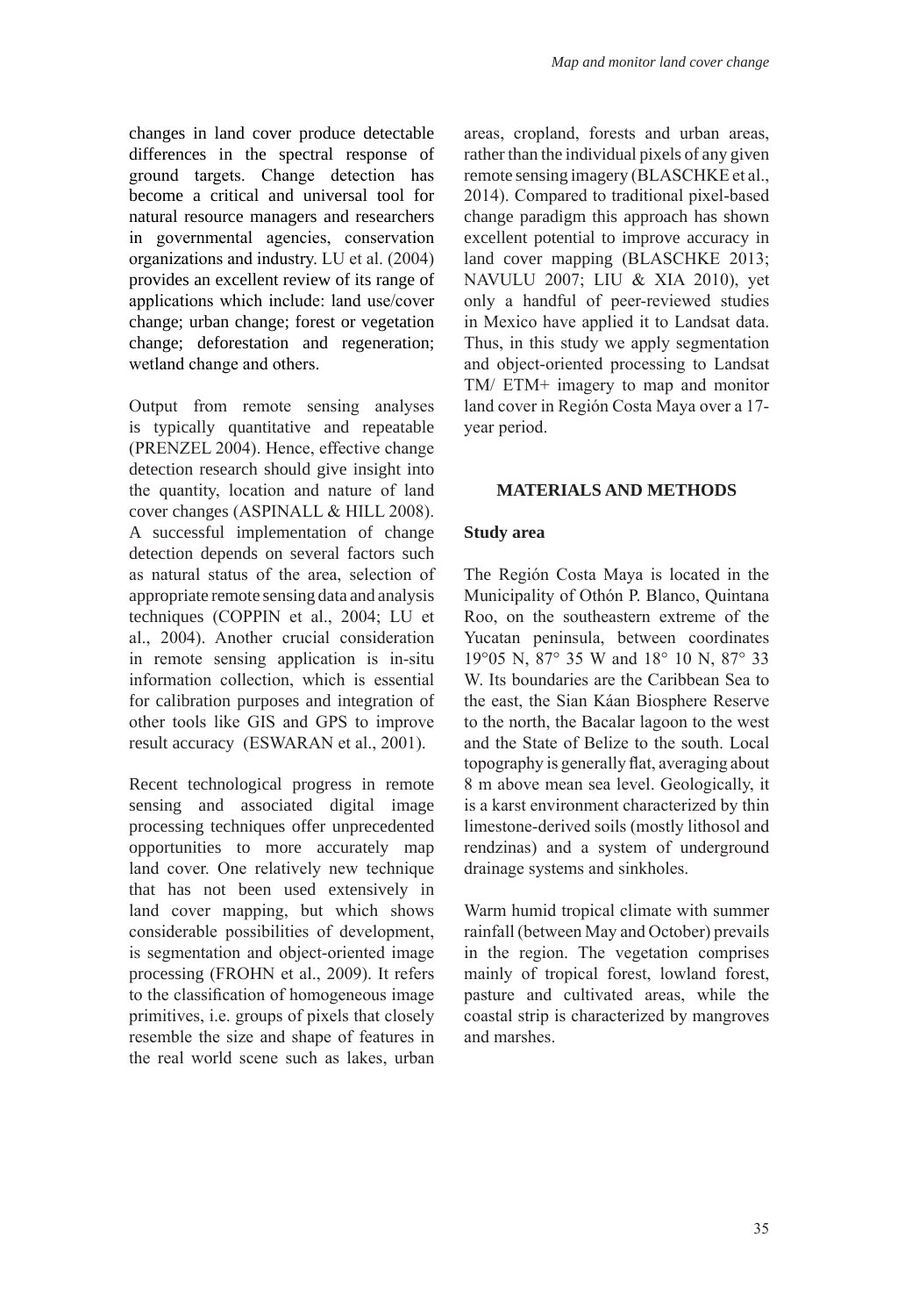

**Fig. 1. Study area.**

**Fig. 1. Área de estudio.**

The marine ecosystem is integrated into the Mesoamerican barrier reef, the second largest in the world. Chetumal, Bacalar, Majahual and Xcalak are the main urban centers in the Región Costa Maya, with Chetumal, the state capital, showing the greatest population concentration of 58.4% in 2000, rising to 62.3% in 2005 (CASTILLO-VILLANUEVA et al., 2010). Tourism, fishing, agriculture and forestry are the main economic activities in the Región Costa Maya.

# **Data**

Analysis of land cover change was based on three land cover maps dated 10/04/1993, 09/02/2000 and 14/02/2010, derived from Landsat TM/ETM+ images (Path 19, Row 47) downloaded for free from the United States Geological Survey´s Landsat archives. Images were selected in order to minimize environmental fluxes affecting the change detection results (SINGH 1989). Being located in the subtropical zone, the Región Costa Maya tends to be cloudy throughout the year. So, images were taken during the dry season (November-March) to take advantage of cloud-free windows, which unfortunately were not available at precise anniversary dates. Luckily, the United States Geological Survey had already orthorectified the three images to the UTM zone 16 North (map projection) and WGS 84 (datum and ellipsoid, NAD27) corresponding to Quintana Roo and so, only radiometric correction was deemed necessary. Ancillary data for selecting training areas and testing image classification included the Mexican National Institute for Statistics, Geography and Demographics (INEGI) Series IV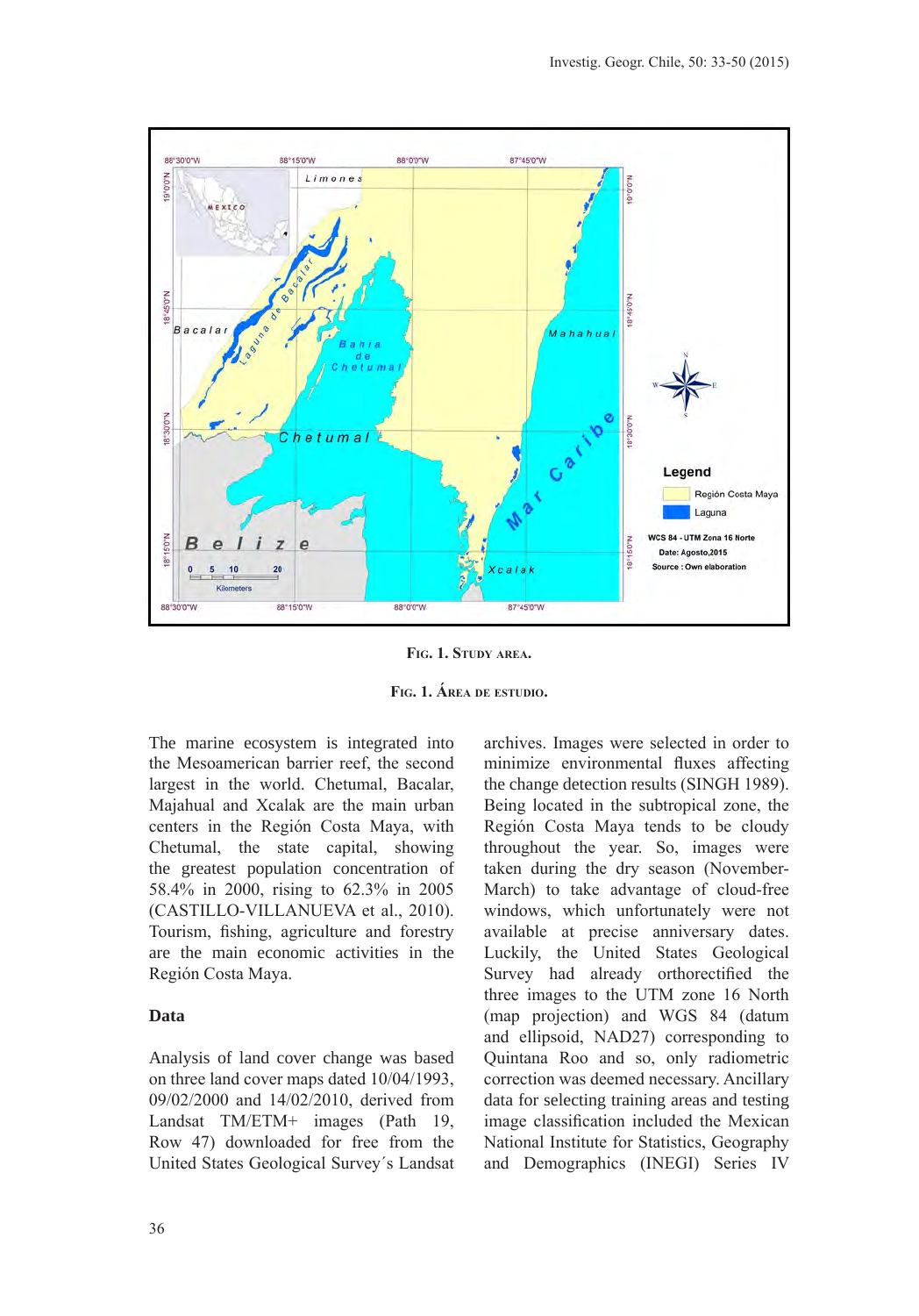topographical map, some historical photos and Google Earth.

### **Preprocessing**

Preprocessing steps included radiometric calibration and image segmentation using Idrisi Selva® software.

# **Radiometric calibration**

With the aim of removing atmospheric effects and making images comparable between the dates, we applied the *Cos(t)* model, which is an image-based absolute correction application in Idrisi Selva that removes haze and normalizes images using data that can be found or calculated from accompanying image metadata (EASTMAN 2012). We ignored the *Full Correction* model as we did not have historical in-situ meteorological data to input into the said model. Besides, the reflectance values computed by the *Cos(t)* model have been found to closely approximate values derived from much more demanding models requiring in-situ atmospheric measurements (CHÁVEZ, 1996).

# **Classification scheme**

Jensen (1996) warns that if a reputable classification system already existed, it would be unwise to develop an entirely new system that would probably be used only by us. A classification scheme defines the specific land use or land cover categories that are required for a given application; it is generally better to use a well-accepted classification scheme and adjust the various class definitions to suit the project at hand (NARUMALANI et al., 2005). Accordingly, we adopted the *INEGI* classification scheme to allow us to interpret the significance of classification results in light of the other studies and to make it easier to share data. The scheme comprised of five generalized classes: water, urban area (and built-up surfaces), agriculture (cultivated area and pastures), hydrophytic vegetation, mangroves and tropical forest.

# **Segmentation and object-oriented classification**

One critical step in object-oriented classification before implementing image classification is the production of suitably segmented images and this entails grouping contiguous pixels into objects having defined level of spectral homogeneity (BLASCHKE et al., 2014). To achieve this, we selected a subset of three bands (3, 4 and 5) from each Landsat scene and segmented them into objects using the Idrisi Selva® '*multi-resolution segmentation*' algorithm. This is a semi-automated process where the user can define specific input parameters to tune the algorithm to the correct scale of analysis, and then a supervised classification can be applied on the segmented image (EASTMAN 2012). Unfortunately, there are no standard values for these variables (FROHN et al., 2009) as different kinds of images not only require different scales of analysis, but also because significant objects may appear at different spatial scales of analysis in the same image (BLASCHKE et al., 2011). Hence, to run the model, we performed several iterations of similarity tolerances by trial and error, until we found a combination of values (Table 1) that produced the best output, based on the visual inspection. We used the same parameters in the final segmentation of the three dates.

Lastly, using sample objects, selected as representative of land cover classes interpreted from *INEGI* topographical map, expert knowledge and Google Earth®, we produced land cover maps for 1993, 2000 and 2010 (Fig. 2) by supervised classifications of each date using maximum likelihood algorithm.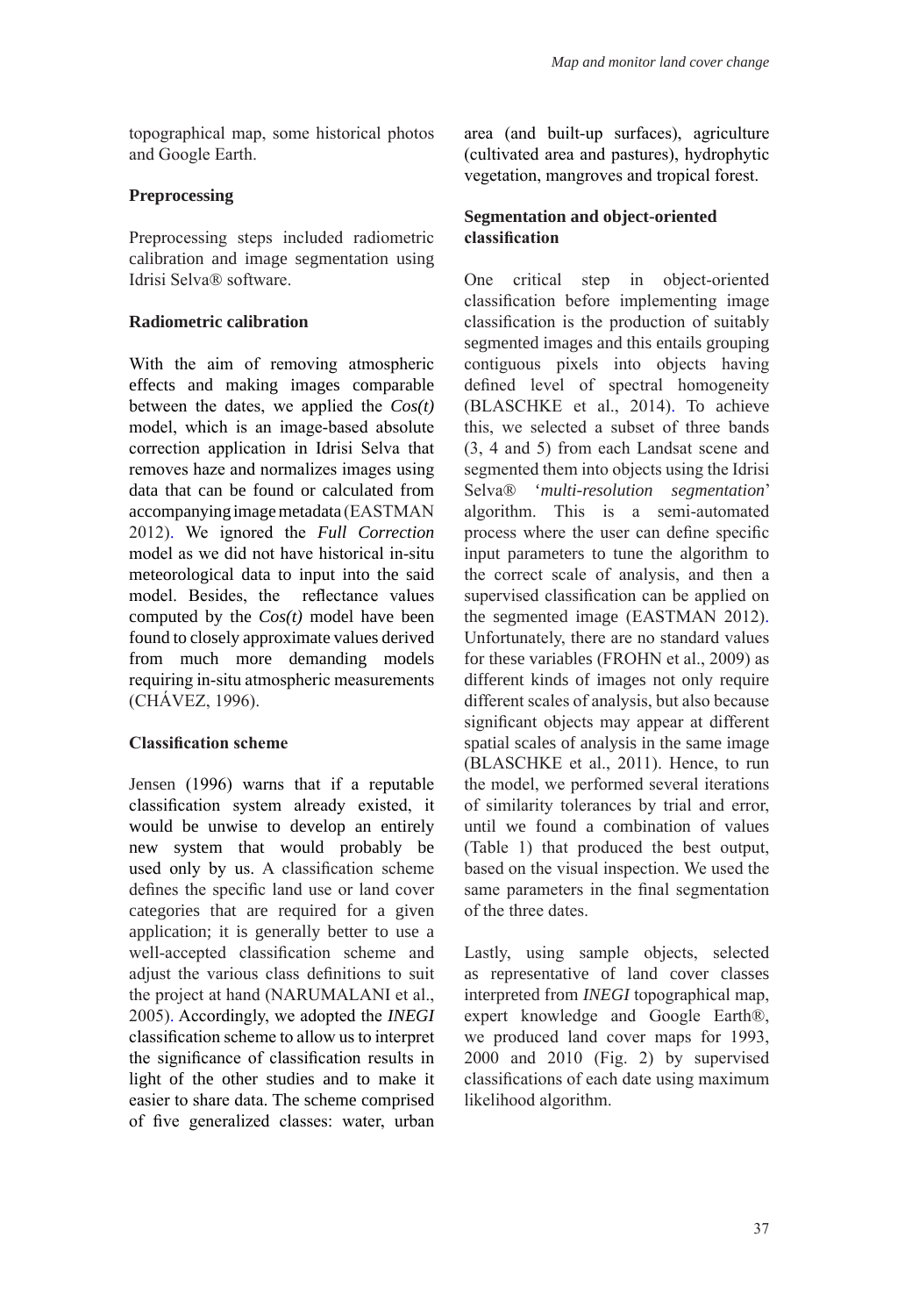#### **Table 1. Summary of segmentation parameters of pixels for the dates: 1993, 2000 and 2010.**

**Tabla 1. Resumen de los parámetros de segmentación de pixeles en las tres imágenes satelitales: 1993, 2000 y 2010.**

| Segmentation<br>parameters | Bands | Weight      | Window<br>size | Weight-mean factor | Weight-variance factor | Similarity tolerance |  |
|----------------------------|-------|-------------|----------------|--------------------|------------------------|----------------------|--|
| Value                      | 3.4.5 | 0.3/0.4/0.3 |                |                    |                        | 35/40/70             |  |

Source: own elaboration.

#### **Accuracy assessment**

Land cover maps derived from remote sensing always contain some sort of errors due to several factors ranging from classification techniques to methods of satellite data capture, which can affect the change process with omission and commission errors (CONGALTON & GREEN, 2009). Hence, it is necessary to assess the accuracy of the derived maps not only to gauge map quality, but also the effectiveness of classification procedures used (CONGALTON, 2004). This is most effectively done by implementing an accuracy assessment (FOODY, 2002). However, carrying out a proper accuracy assessment can be time- consuming and costly, this is the main reason why this crucial step is often overlooked in many mapping projects (CONGALTON & GREEN, 2009; HORNING, et al., 2010). In this study, an accuracy assessment only on land cover map 2000, for which there was reliable historical reference data, following procedures outlined in EASTMAN (2012) was performed.

Firstly, a set of 210 random sample locations was generated using Idrisi Selva's *stratified random sample* module. Then the true land covers at these locations were determined, with the help of *INEGI*, Series IV topographical Map, Google Earth, expert knowledge and familiarity with the area of study and some limited fieldwork. Finally, the validated land cover classes against those mapped in land cover map 2000 using an error matrix (Table 2) was compared to derive the overall classification accuracy, omission (producer's accuracy),commission (user's accuracy) errors and a  $\kappa$  coefficient. The definitions and computations of the aforementioned terms have been described extensively in remote sensing literature (JENSEN, 1996; LILLESAND, et al., 2004; CONGALTON & GREEN, 2009; CAMPBELL & WYNNE, 2011).

# **Change detection analysis**

Change detection was accomplished by cross-tabulating 1993, 2000 and 2010 land cover maps. The post-classification comparison technique because it allows detection and mapping of amount, location and nature of land cover change was applied (LU, et al., 2004). Three classified maps were loaded onto Idrisi Selva and implemented the *Land Change Modeler* (*LCM*) which allowed us to quickly map and analyze spatial distribution of different land cover classes, land cover changes and spatial trends in transitions between landcover categories in the landscape over time (EASTMAN, 2012).

As the potential combinations of transitions can be complex with many land-cover classes, to simplify analysis in this study we focused on the transitions linked to human activities. Also, considering that land transformation is not linear (URIARTE, et al., 2010). The average annual rate of change (*R*) for each class with the formula proposed by PUYRAVAUD (2003) was calculated that is: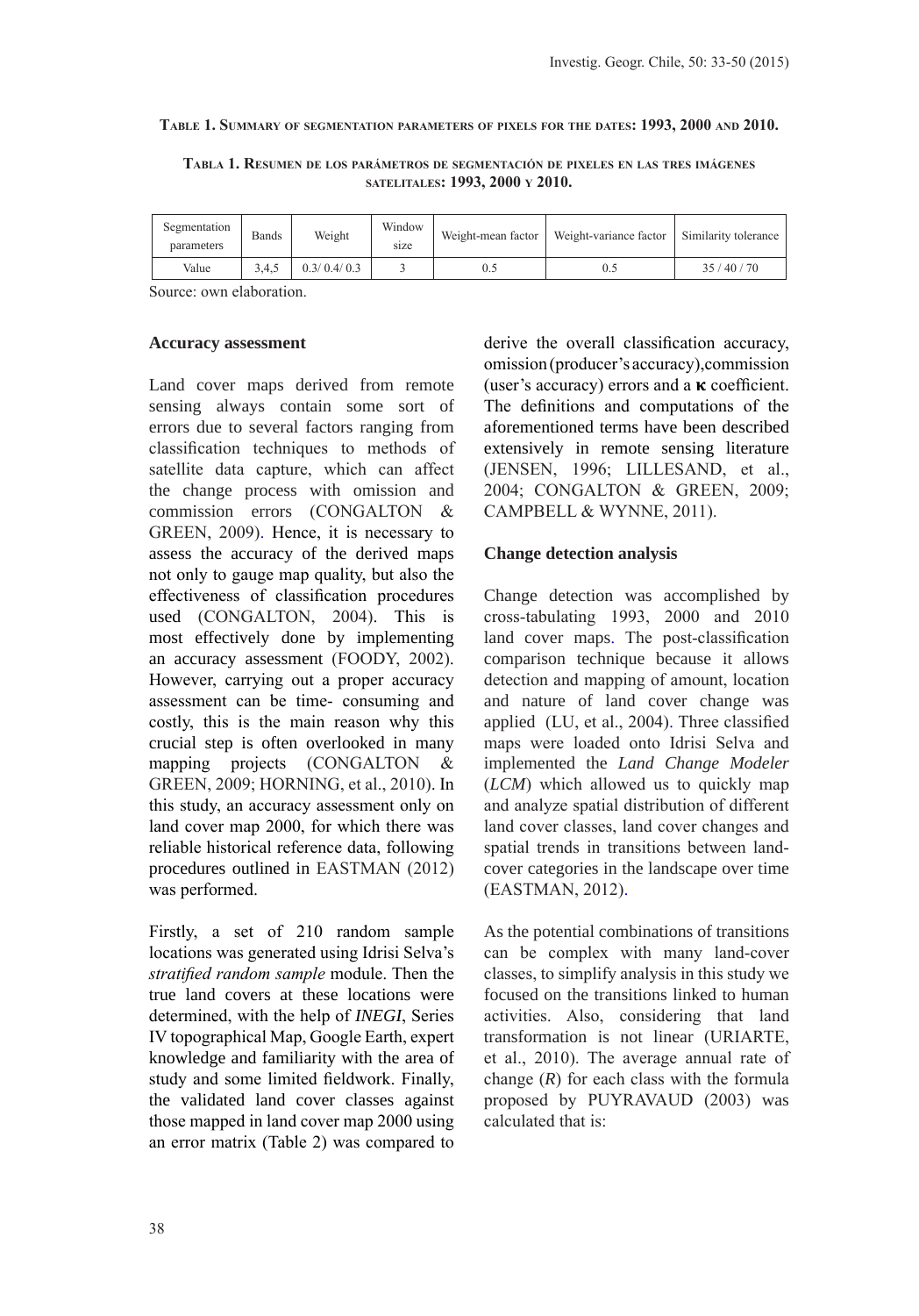$$
R = (A_2/A_1)^{((1/t - t_1)} - 1)
$$

Where:  $A_2$  and  $A_1$  are the class areas at the end  $(t_2)$  and the beginning  $(t_1)$ , of the period being evaluated, and  $t_2 - t_1$  is the number of years spanning that period.

# **RESULTS**

# **Land cover classification**

Figure 2 represents the land cover maps generated for 1993, 2000 and 2010. The individual class areas and change statistics for the three dates are summarized in Table 3.



**Fig. 2. Land-cover maps for 1993, 2000 and 2010.**

**Fig. 2. Mapas de cobertura de suelo, 1993, 2000 y 2010.**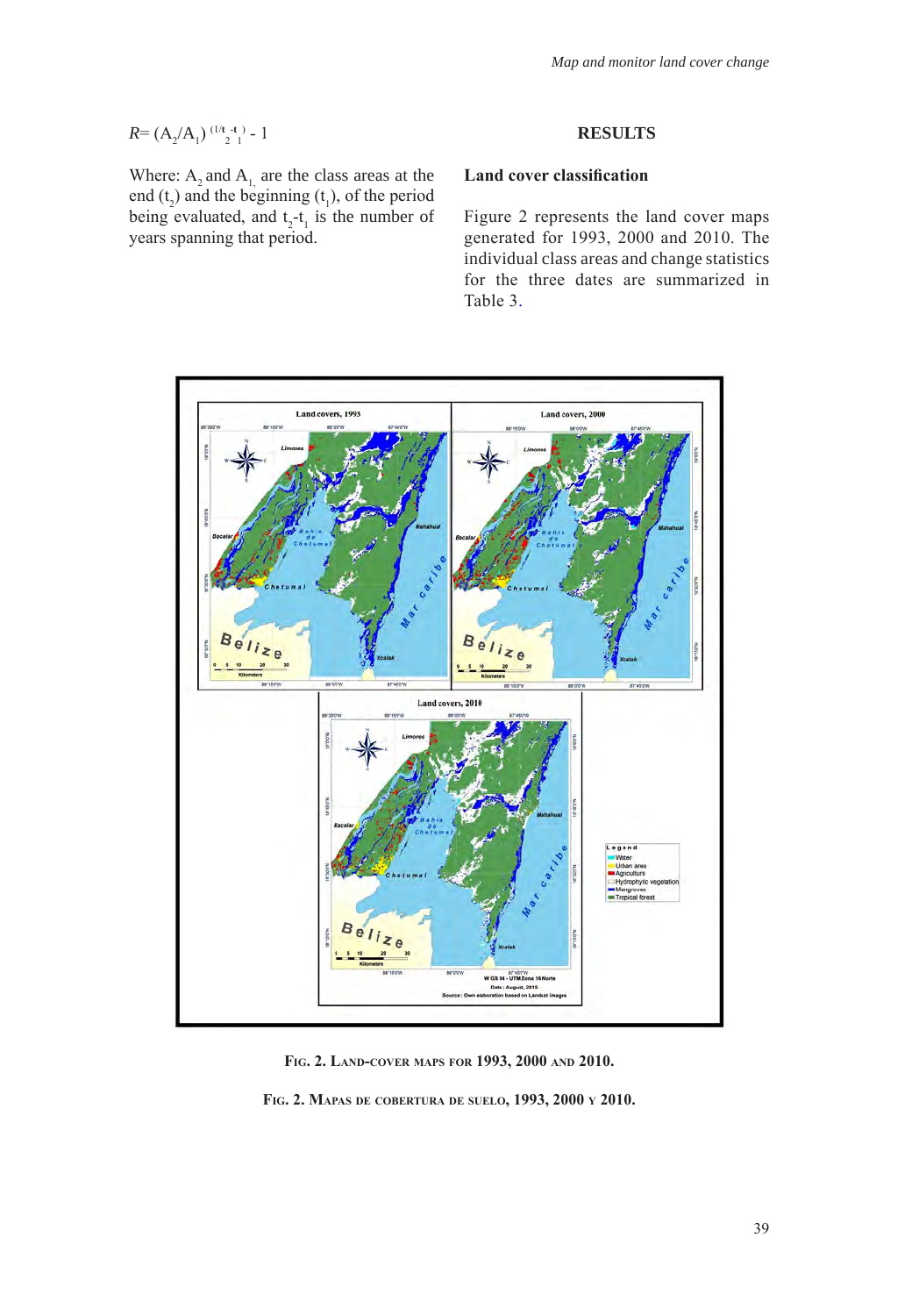Apart from water  $(\sim45\%)$ , the prevalence of tropical forests in the landscape is evident; maps show their gradual fragmentation, appearing smoother in 1993 and patchier in succeeding years. Wetlands (hydrophytic vegetation and mangroves collectively) constitute the third largest class in the Región Costa Maya, where hydrophytic vegetation can be observed as steadily spreading at the expense of mangroves. Agriculture, the fourth largest land cover class in the region is mainly concentrated

in the fresh water basin of Bacalar Lake and Hondo River. The urban area class comprises of the smallest area of the study and is mainly prominent around major towns both inland and along the Caribbean coast.

#### **Mapping accuracy achieved**

Table 2 shows that the overall mapping accuracy of the land-cover map 2000 was 94.29% with a  $\kappa$  coefficient of 0.9141.

# **Table 2. Error matrix for classified map 2000, with Producer's, User's and Overall Accuracy by Class.**

|                 |                                     | Reference data |                   |                    |                        |                         |                 |              |        |
|-----------------|-------------------------------------|----------------|-------------------|--------------------|------------------------|-------------------------|-----------------|--------------|--------|
|                 |                                     | Water          | Urban area        | <b>Agriculture</b> | H.Vegetation           | Mangrove                | <b>T.Forest</b> | Total        | ErrorC |
|                 | Water                               | 88             | $\circ$           | $\mathbf{O}$       | $\circ$                | $\mathbf{O}$            | $\Omega$        | 88           | 0.00   |
|                 | Urban area                          | $\bf{0}$       | $\mathbf{1}$      | $\mathbf{0}$       | $\mathbf 0$            | $\bf{0}$                | $\mathbf{0}$    | $\mathbf{1}$ | 0.00   |
|                 | Agriculture                         | $\mathbf{O}$   | $\circ$           | 5                  | 0                      | $\mathbf{O}$            | $\circ$         | 5            | 0.00   |
| Classified data | H.vegetation                        | $\Omega$       | $\circ$           | $\circ$            | 12                     | $\overline{4}$          | $\overline{2}$  | 18           | 0.33   |
|                 | Mangrove                            | $\mathbf{0}$   | $\overline{0}$    | $\bf{0}$           | $\mathbf 0$            | 16                      | $\overline{2}$  | 18           | 0.11   |
|                 | T. Forest                           | $\overline{0}$ | $\mathbf{1}$      | $\overline{2}$     | $\mathbf{1}$           | $\mathbf{0}$            | 76              | 76           | 0.05   |
|                 | Total                               | 88             | $\overline{2}$    | $\overline{7}$     | 13                     | 20                      | 80              | 210          |        |
|                 | ErrorO                              | 0,00           | 0,50              | 0.2857             | 0.0769                 | 0,20                    | 0.05            |              |        |
|                 | <b>CLASS</b><br>Producer's accuracy |                |                   |                    | <b>User's Accuracy</b> | <b>Overall Accuracy</b> |                 |              |        |
|                 | Water                               |                | $88/88 = 100\%$   |                    | $88/88=100%$           | $(88+1+5+12+16+76)/210$ |                 |              |        |
|                 | Urban area                          |                | $1/2 = 50\%$      | $1/1 = 100\%$      |                        | $= 198/210 = 94.29\%$   |                 |              |        |
|                 | <b>Agriculture</b>                  |                | $5/7 = 71.43\%$   |                    | $5/5 = 100%$           |                         |                 |              |        |
|                 | H. vegetation                       |                | $12/13 = 92.31\%$ |                    | $12/18 = 66.67%$       |                         |                 |              |        |
|                 | Mangrove                            |                | $16/20 = 80\%$    |                    | $16/18 = 88.89\%$      |                         |                 |              |        |
|                 | <b>Tropical Forrest</b>             |                | $76/80 = 95%$     |                    | $76/80=95%$            |                         |                 |              |        |

**Tabla 2. Matriz de error entre clases del mapa 2000, con fiabilidad del productor, del usuario <sup>y</sup> exactitud (fiabilidad) global.**

Source: own elaboration.

The highest producer accuracies (>80%) resulted from sampling relatively homogenous classes (water bodies, h. vegetation and tropical forest), while lowest producer accuracies were associated with mixed classes (urban and agricultural areas). In contrast, lowest user accuracies

were linked to sampling closely related classes i.e., mangroves and hydrophytic vegetation.

According to FOODY (2002), land cover elements should be mapped at an accuracy of about 85% or more. On the other hand,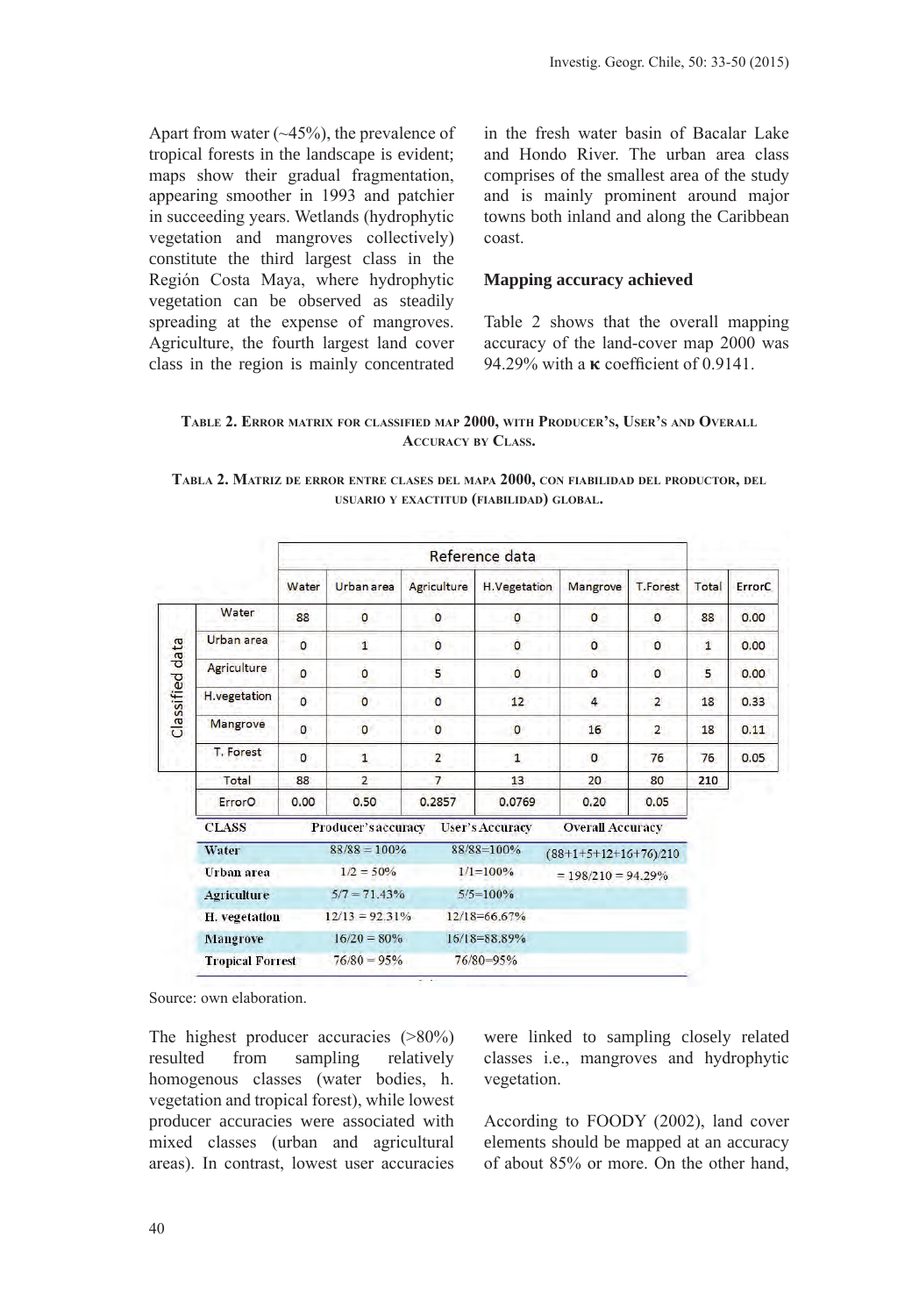$\kappa$  coefficient values (range: -1 and +1) ought to be divided into four qualitative groupings: values lower than 0.4 represent poor or very poor agreement, values from 0.4 to 0.55 represent fair agreement, values from 0.55 to 0.7 represent good agreement, values from 0.7 to 0.85 represent very good agreement, and values higher than 0.85 represent excellent agreement between images (MONSERUD & LEEMANS 1992).

#### **Land cover change analysis**

The analysis of the spatial patterns of landcover changes underpins the third objective of this study: to characterize the land cover trends in the region. Fig. 3 represents two cross-classified maps (1993-2000 & 2000- 2010) which depicts persistence, i.e. areas where no change occurred between land cover classes (in green) and the inter-class spatial patterns of conversions between the dates (in other colors). One obvious feature on these maps is the sharp increase and then the decline of agricultural areas on the mainland west of the Bahía de Chetumal (Chetumal Bay) from 1993-2000 and 2000- 2010 respectively, mainly due to their conversion to tropical forests.



**Fig. 3. Spatial pattern of land cover changes between dates.**

**Fig. 3. Patrón espacial de cambio en la cobertura terrestre entre las fechas.** 

Another prominent change is the marked expansion of urban zones, especially around Chetumal and Mahahual, probably as a result of natural growth. Another noteworthy change is the fragmentation of the wooden vegetation classes (tropical and mangrove forest) around major urban areas, especially in Mahahual.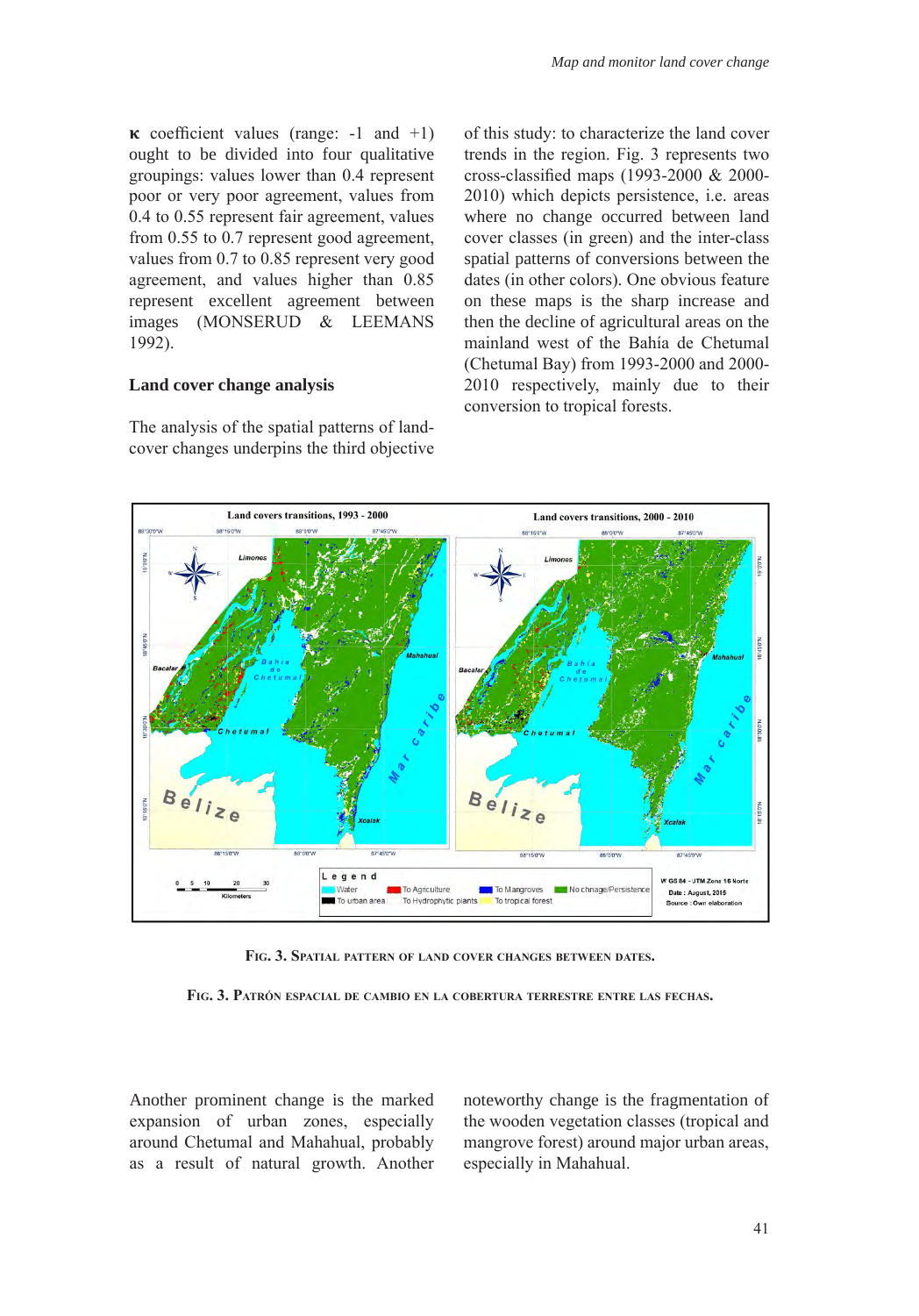# **Magnitude and rates of land cover changes**

Table 3 and Fig. 4 respectively, provide quantitative information about the magnitude of each land cover type and its rate of change. Negative values denote a decrease in the rate and magnitude of change in the land cover type. Hydrophytic vegetation expanded significantly in all the

sub periods (by 169.56 Km2 from 1993- 2000, at 5.02% per annum and by 87.78 km2 from 2000-2010, at 1.41% per annum) corresponding to an overall net annual increase of 2.88% for the entire study period. In contrast, mangroves declined steadily from 1993-2000 by 86.85 Km2 at -2.3% per year, and from 2000-2010 by 93.43 Km2 at -2.11% per year, maintaining an overall annual decline rate of -2.2%.

# **Table 3. Land cover and its change between dates.**

**Tabla 3. Cobertura del suelo <sup>y</sup> su cambio entre las fechas.**

| ver | Coverage in 1993 Coverage in 2000 Coverage in 2010 | Change |
|-----|----------------------------------------------------|--------|

| Land cover    | Coverage in 1993   |               | Coverage in 2000   |               | Coverage in 2010   |               | Changes        |           |
|---------------|--------------------|---------------|--------------------|---------------|--------------------|---------------|----------------|-----------|
|               | (Km <sup>2</sup> ) | $\frac{0}{0}$ | (Km <sup>2</sup> ) | $\frac{0}{0}$ | (Km <sup>2</sup> ) | $\frac{0}{0}$ | 1993-2000      | 2000-2010 |
| Water         | 3339.23            | 45.604        | 3352.52            | 45.786        | 3356.28            | 45.837        | 13.29          | 3.76      |
| Urban area    | 24.72              | 0.338         | 28.23              | 0.386         | 47.46              | 0.648         | 3.51           | 19.23     |
| Agriculture   | 59.93              | 0.818         | 96.47              | 1.318         | 59.90              | 0.818         | 36.54          | $-36.57$  |
| H. vegetation | 414.78             | 5.664         | 584.34             | 7.980         | 672.12             | 9.179         | 169.56         | 87.78     |
| Mangrove      | 572.35             | 7.817         | 485.50             | 6.630         | 392.07             | 5.355         | $-86.85$       | $-93.43$  |
| Forest        | 2911.21            | 39.759        | 2775.16            | 37.900        | 2794.39            | 38.163        | $-136.05$      | 19.23     |
| Total         | 7,322.22           | 100           | 7,322.22           | 100           | 7,322.22           | 100           | $\overline{0}$ | $\theta$  |

Source: own elaboration.

**+** : increase in coverage; **- :** decrease in coverage.



Source: own elaboration.

**Fig. 4. Rates of land cover change during the periods: 1993-2000, 2000-2010 and 1993-2010. Fig. 4. Tasa anual de cambio en cobertura terrestre durante 1993-2000, 2000-2010 y 1993-2010.**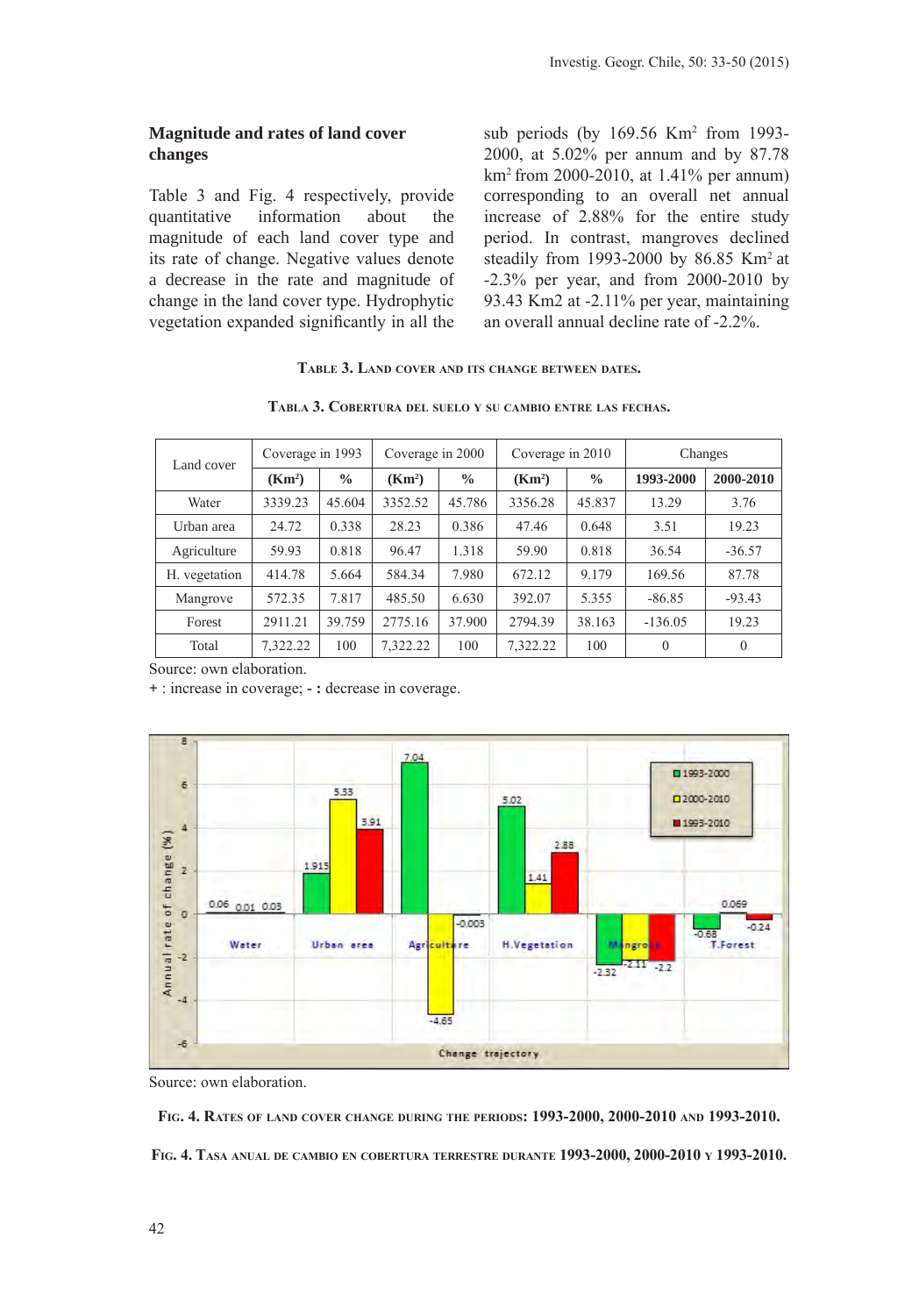A large decline of tropical forest cover  $(136.06 \text{ Km}^2)$  took place in the period 1993-2000, at an annual rate of -0.68 % (Fig. 4). Later the trend reversed during the second period, whereupon a slow increase in forest cover  $(19.23 \text{ Km}^2)$  at a rate of  $0.07\%$  per annum occurred, reflecting an annual net loss of -0.24%, for the entire study period. Agricultural areas presented an interesting result: they gained  $36.56 \text{ Km}^2$  (at  $7.04\%$ ) per annum) from 1993-2000, only to lose by nearly the same amount (at -4.65% per annum) from 2000-2010, reflecting a negligible net annual rate of change for the entire study period. In contrast, urban area class exhibited an intense spatial increase in both sub periods. It spread by 3.51 Km2 (at 1.91% per annum) from 1993 to 2000

before sharply increasing its area, roughly fivefold, to  $19.23$  Km<sup>2</sup> (at  $5.99$  % per annum) between 2000 and 2010, reflecting an overall net annual rate 3.91% for the entire study period.

#### **Nature of changes among land covers**

Some classes contributed to variations in other categories (Fig. 5). For instance, Urban gained primarily from Agriculture and Forests, but lost to Mangrove from 1993- 2000. Between 2000 and 2010, contribution to net change in Urban from both Forest and Agriculture at least doubled, and Urban also recovered its losses from Mangroves during the period 2000-2010.



Source: own elaboration.



**Fig. 5. Las contribuciones al cambio neto en cada cobertura seleccionada (% del área de estudio).**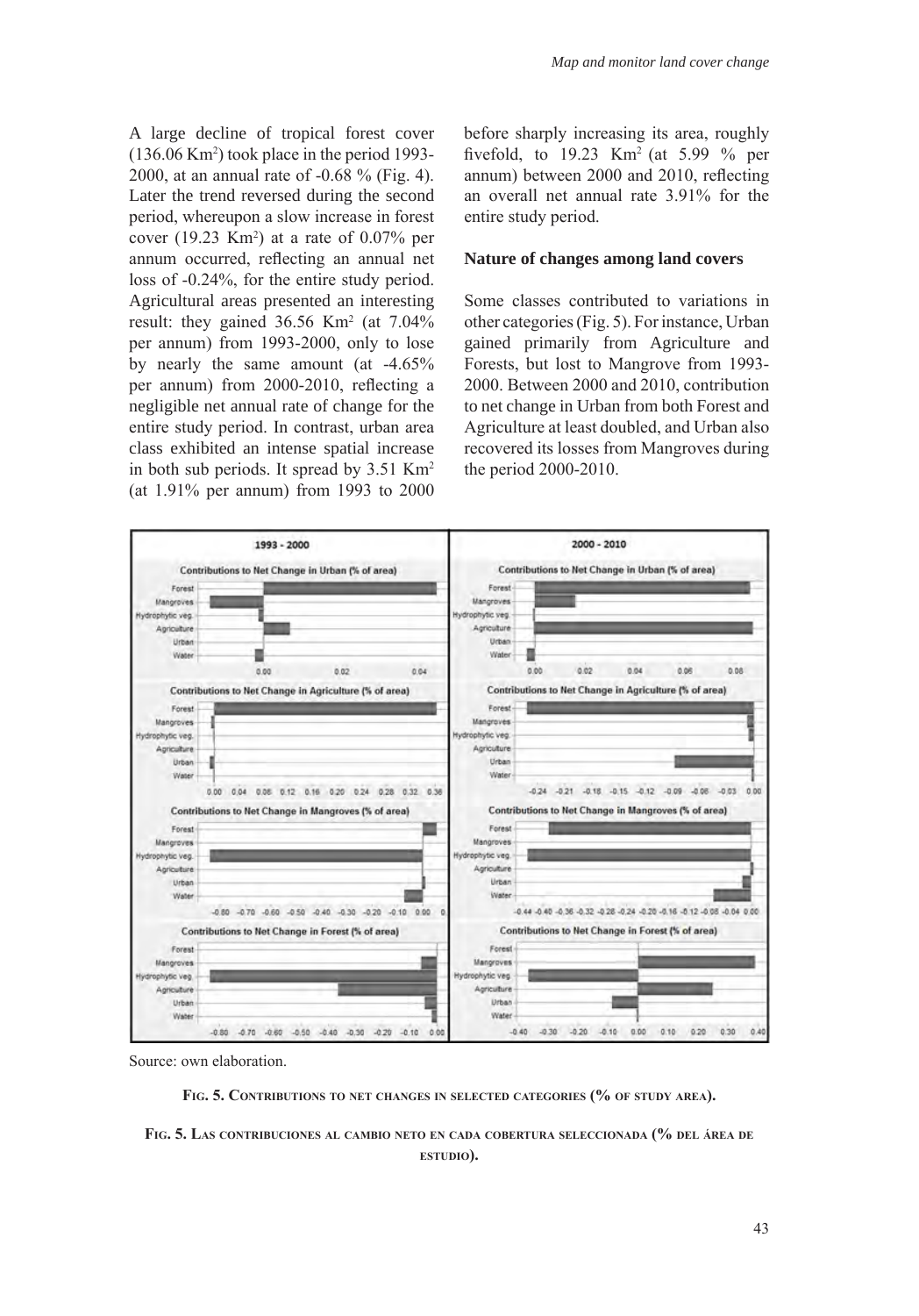Forest loss explains the majority of the total increases in Agricultural areas in the first sub period, while the most significant changes in the second sub period were gains mainly in Forest, Urban and Mangroves, which contributed to a net loss in Agriculture areas.

The major contributors to net loss in Mangroves from 1993-2000 were their conversions to Hydrophytic vegetation and Water, which cancelled out small gains from Forests, whereas, gains in the four classes: Forests, Hydrophytic vegetation, Water, and Urban areas, accounted for the net loss in Mangroves in the period 2000-2010. On the other hand, gains in all other classes contributed to an overall net loss (1.86% of the Región Costa Maya) in Tropical forest from 1993-2000. However, the pattern turned around to net gain from 2000-2010, thanks primarily to losses in Mangroves and Agriculture.

#### **Spatial trend of land-cover transitions**

The Región Costa Maya is a socially constructed environment and therefore highly influenced by human activities. To understand broader patterns of change and identify land cover change "hot spots", we used *Trend Surface Analysis* tab within the Land Change Modeler to map the transition trends from natural vegetation (Tropical forest, Mangrove and Hydrophytic vegetation) to human (Urban area and Agriculture) land covers over the 17-year study period. The resulting map (Fig.6), which was created using a default 3<sup>rd</sup> order polynomial, depicts a simulated surface that specifies the generalized locations of transitions between selected categories, from areas with no change denoted by Low, to areas with marked change, represented by High.



Source: own elaboration.

**Fig. 6. Spatial Trend of land-cover transitions from natural vegetation to human land covers. Fig. 6. Tendencia espacial de la transición de cobertura natural <sup>a</sup> coberturas artificiales.**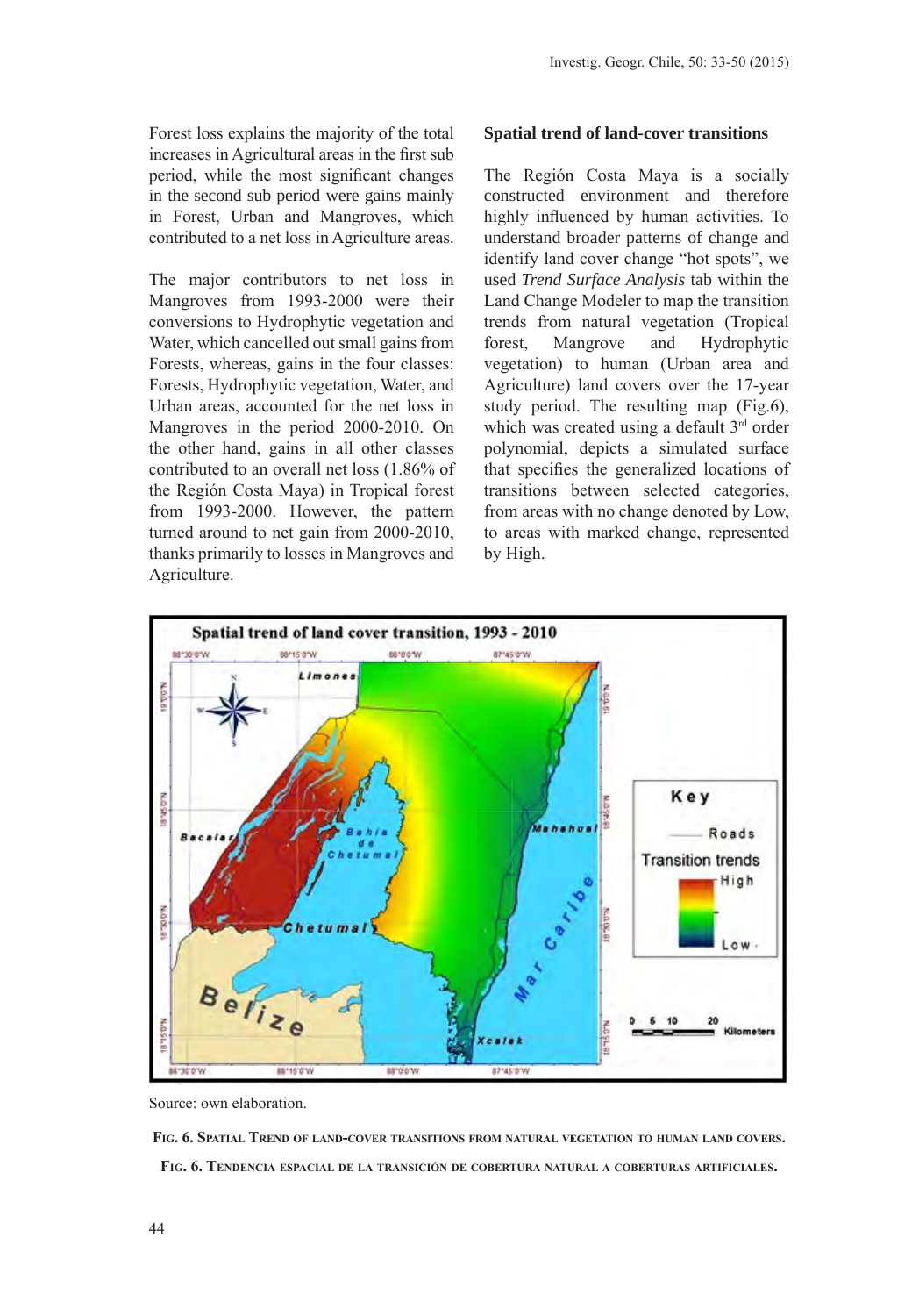The map reveals a southwesterly tendency of change on the mainland where the most intense propensity for change from natural vegetation to human land covers is concentrated around the south-western portion of Costa Maya, between Bacalar Lake and Bahia de Chetumal (Chetumal Bay) to the Mexico-Belize border. Nochange or persistence, depicted in green, characterized the peninsula and the rest of Costa Maya.

# **DISCUSSION**

#### **Accuracy assessment**

Research results confirmed the value of segmentation and object oriented classification for mapping and characterizing land cover change, integrating Landsat images and ancillary data. The approach achieved high classification accuracy (94.29%), well above the recommended target ( $> 85\%$ ), for satellite-derived land cover maps (FOODY 2002) and a  $\kappa$  value (0.9141) which indicates excellent or almost perfect agreement between the map and reference data (MONSERUD & LEEMANS 1992). These statistics highlight the success of our remote sensing procedures in accurately mapping the spatial distribution of land covers in the Región Costa Maya. Furthermore, the derived high thematic accuracy  $(> 90\%)$  resembles those achieved in analogous studies (FROHN, et al., 2009; CECCARELI et al., 2013). Based on these considerations, the derived maps were judged as fit for use in change detection analysis.

Notwithstanding the abovementioned results, some land-cover classes, namely Urban/Agricultural areas with Forest and Mangroves with Hydrophytic plants, presented some mapping problems (Table 2). Urban and Agricultural areas had the lowest omission errors (>0.2) and zero commission errors. This suggests that these errors were probably exaggerated due to the

limited representativeness of test samples in these classes, as has been reported in similar studies (CECCARELI et al., 2013). Secondly, mixed categories, like urban, agricultural areas and forest are generally more challenging to classify because their class borders are drawn artificially and a conflict between desired thematic classes and their separation possibilities may exist (FOODY 2002). No wonder these classes suffered from greater commission errors. Thirdly, the 2000 Landsat image was taken in February, during the dry, non-growing season, so some agricultural fields appeared mostly as scrubland and were probably misclassified as Forest. Whereas mangroves and hydrophytic plants exist in similar wet environments, and are often found adjacent to each other, their spectral similarity makes them appear somewhat similar in color on the images, leading to confusion between them (Table 2). All these confusions could have been reduced and the overall accuracy further improved had we carried out further extensive field work, which unfortunately was not logistically possible.

# **Characteristics of land cover trends**

Change detection results show that urbanization and four other opposite processes, such as deforestation and reforestation; agricultural expansion and land abandonment were active in the Región Costa Maya. Underpinning deforestation from 1993 to 2000 was the expansion of agricultural frontier (Figs .3  $\&$  5), but when this expansion eventually ended in the second period, forest recovery (at the expense of agricultural areas and mangroves) ensued, reflecting a classic pattern of forest transition, which has been reported to be very common in Latin America (WILLAARTS et al., 2014) and in southern Yucatan peninsula in particular (TURNER II 2010). Places experience forest transitions when declines in forest cover cease and recovery begins through forest regrowth mediated by changing social, economic and political factors (RUDEL et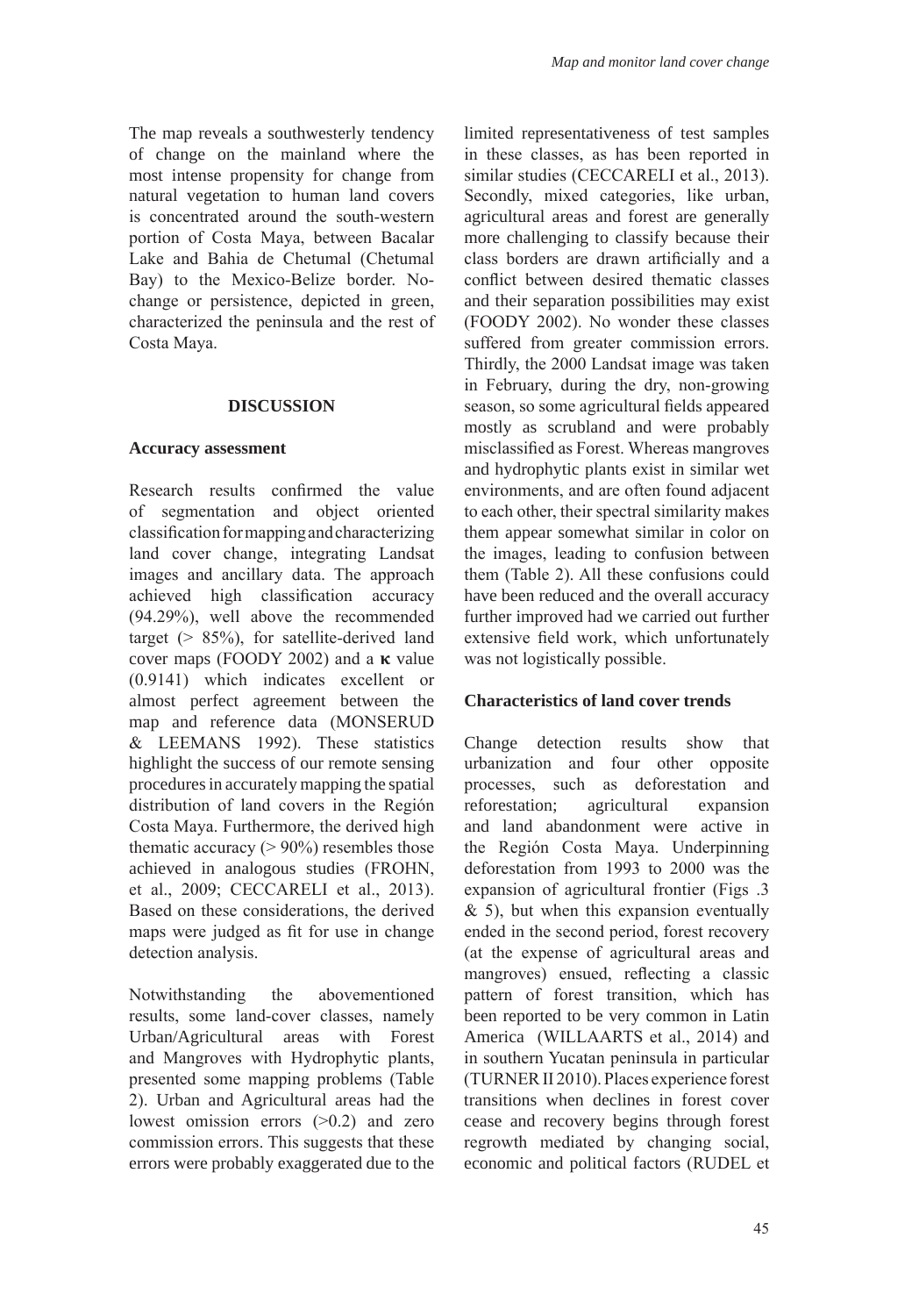al., 2005). Forest transition in the Región Costa Maya can be ascribed to the fact that between 1993 and 2000 agriculture was the principal economic activity along with fishing, and government agricultural policies in the form of subsidies, price controls and prompt distribution of land encouraged deforestation (GEOGHEGAN et al., 2001; TURNER II 2010). However, these policies were later discontinued with the introduction of trade liberalization and a new emphasis placed on tourism (SCHMOOK & VANCE 2009; VANCE & GEOGHEGAN 2002). Lack of public investment in rural agriculture in favor of tourism often motivated by conservation rules favored forest recovery, leading to ecosystem recovery (TURNER II 2010; BRAY & KLEIPEIS 2005).

Even though land abandonment alleviates demands placed on land resources and is positive for environmental recovery, some authors (SERRA, et al., 2008; IGNACIO-DÍAZ et al., 2011) have warned that it might also have pernicious consequences, such as a gradual decrease in landscape diversity and complexity including an increase of vulnerability to certain hazards such as forest fires, floods, and droughts. We speculated that the reported increased incidents of forest fires in the region might be linked to land abandonment. Besides, land abandonment could also have serious impacts on food security and poor rural lively hood in the Región Costa Maya; given that urbanization is rapidly encroaching and consuming surrounding agricultural areas. Also worrisome is the continued destruction of Mangroves (Fig. 4) at nearly double (2.2%) that of the Mexican national average, at an annual mangrove deforestation rate of about 1.3% (FAO, 2007), reflecting increased human activities (construction of hotels, piers, access roads and through cutting of lines along property boundaries by owners) and hurricanes (DÍAZ-GALLEGOS & ACOSTA-VELÁZQUEZ 2009; HIRALES-COTA et al., 2010).

Trend surface analysis has revealed the Costa Maya mainland proper, in the Bacalar Lake - Hondo River basin, as a land cover change "hotspot", and not the peninsula as we had expected (Fig. 6). This was undoubtedly attracted by availability of abundant fresh water, proximity to urban areas and road networks. This result should help the authorities to refocus their attention on this particular area in order to correctly manage these rapid changes.

Additionally, some of our change analysis findings are comparable to the results of other published studies that indirectly considered the Costa Maya but used different data sets and remote sensing techniques. For instance, our annual tropical deforestation rate of 0.68% for the period 1993-2000, is consistent with 0.76% estimated by DÍAZ-GALLEGOS et al. (2010) for southern Quintana Roo during 1976-2000, and with 0.6% calculated by GARCÍA-RUBIO et al. (2005) for three localities (Ejidos) near Chetumal for the period, 1990-2000. These studies give a further confirmation of the reliability of the change rates we obtained in this study.

# **CONCLUSIONS**

The study has established a repeatable and efficient image processing workflow based on segmentation and object-based classification for deriving very good and accurate land cover thematic maps from Landsat imagery. These maps are useful in multiple change detection analyses for successful environmental management and understanding. This study has revealed urbanization, agricultural land abandonment (forest transitions) and clearance of mangrove forests to be the principle reasons for land cover change in the Región Costa Maya, fueled mainly by political and socio-economic factors associated with tourism development. From the perspective of conservation planning and management, it appears that the authorities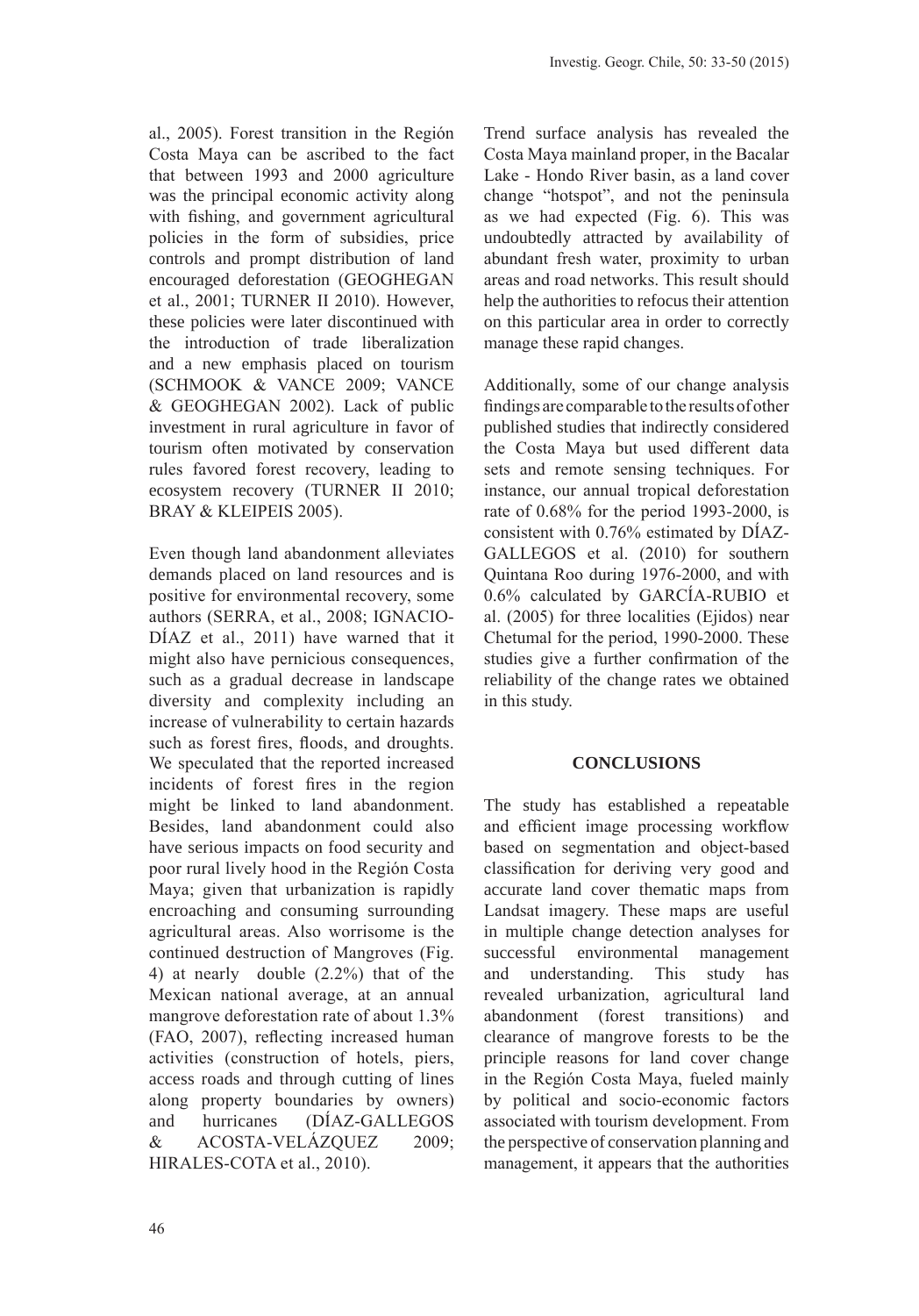have lost total control of the protection of mangrove forests. This is reflected in the continued destruction of mangrove forests, especially in Majahual along the Caribbean coast, despite the fact that mangroves enjoy both national and international protection. Relevant authorities and stakeholders must undertake regular environmental audits on land cover change not only to continuously monitor the conservation status of mangrove forests, but to also ensure that tourism and related infrastructure developments respect existing approved development plans and regulations. One quick and cost effective way of achieving this is by applying the methodology described in this article, taking advantage of the freely available Landsat archive or alternatively, commercial higher resolution imagery.

# **ACKNOWLEDGEMENTS/ AGRADECIMIENTOS**

This study could not have been achieved without the *Scholarship of Excellence by the Mexican Government for foreigners* granted to the first author to pursue his doctorate degree at the University of Quintana Roo. Special thanks to Prof. Alessio Zanier Visintin of the University of Quintana Roo for the stylistic revision in English.

# **REFERENCES**

**ASPINALL, R. J. & HILL, M. J., 2008.**  Land Use: Science, Policy and Management. New York: CRC Press; Taylor & Francis Group.

**BLASCHKE, T., 2013.** Object Based Image Analysis: A New Paradigm In Remote Sensing?, Baltimore, Maryland: ASPRS 2013 Annual Conference.

**BLASCHKE, T, HAY G. J., KELLY, M., LANG, S., HOFMANN, P. & ADDINK, E., 2014.** Geographic Object-Based Image Analysis – Towards a new paradigm. ISPRS

Journal of Photogrammetry and Remote Sensing, 87: 180-191.

**BLASCHKE, T., JOHANSEN, K. & TIEDE, D., 2011.** Object-Based Image Analysis for Vegetation Mapping and Monitoring. In: Q. Weng, ed. Advances in Environmental Remote Sensing: Sensors, Algorithms, and Applications. Boca Ratón: CRC Press; Taylor & Francis Group, pp. 241-271.

**BRAY, D. B. & KLEIPEIS, P., 2005.**  Deforestation, forest transitions, and Institutions for Sustanability in Southeastern México, 1900-2000. Environmetal and History, 11: 195-223.

**CECCARELI, T., SMIRAGLIA, D., BAJOCCO, S., RINALDO, S., DE ANGELIS, A., SALVATI, L. & PERINI, L., 2013.** Land cover data from Landsat single-date imagery: an approach integrating pixel-based and object based classifiers. Earopean Journal of Remote Sensing, 46: 699-717.

**CAMPBELL, J. B. & WYNNE, R., 2011.**  Introduction to Remote Sensing. Quinto ed. New York: The Guilford Press.

**CAMPOS-CÁMARA, B. L., 2010.** Región turística: Costa Maya. In: B. L. Campos-Cámara, ed. Análisis territorial del turismo, región Costa Maya. México, D.F: Plaza y Valdés S.A. de C.V, pp. 15-50.

CASTILLO-VILLANUEVA, L., **VELAZQUEZ-TORRES, D. & LÓPEZ-MONTEJO, D., 2010.** La planeación urbana-regional en Costa Maya. In: B. L. Campos Cámara, ed. Análisis Territorial del Turismo, Región Costa Maya. Madrid, España: Plaza y Valdés Editores, pp. 75- 110.

**CHÁVEZ, P. S. J., 1996.** Image-based atmospheric corrections - revisted and improved. Photogrammetric Engineering and Remote Sensing, Issue 1025-1294, p. 62.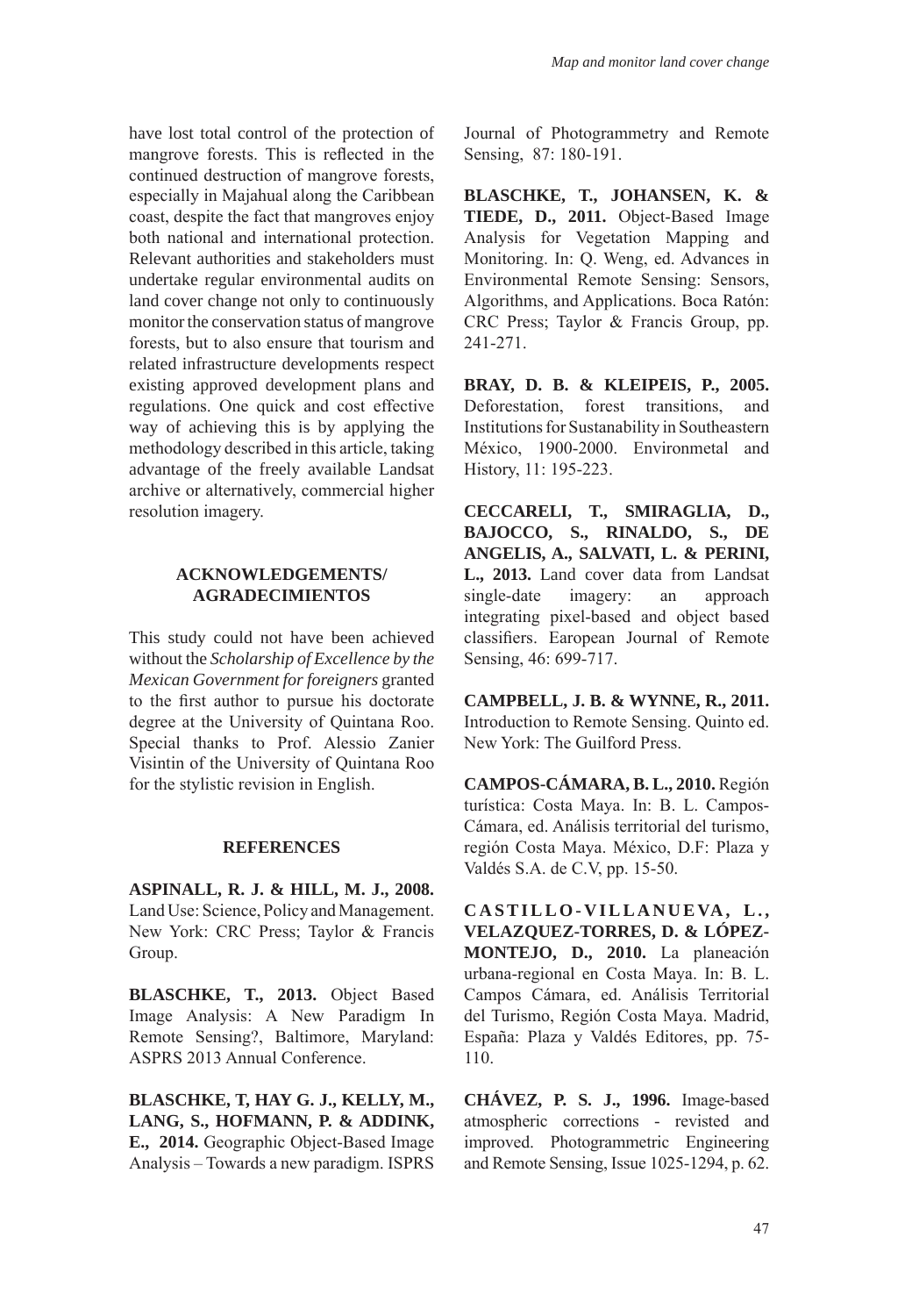**CONGALTON, R. G., 2004.** Putting the Map Back in Map Accuracy Assessment. In: R. S. Lunetta & J. G. Lyon, eds. Remote Sensing and GIS Accuracy Assessment. Boca Ratón, Florida 33431: CRC Press LLC, pp. 1-11.

**CONGALTON, R. G. & GREEN, K., 2009.** Assessing the Accuracy of Remotely Sensed Data: Principles and Practices. 2nd ed. Boca Ratón, Florida: CRC Press and Taylor & Francis Group.

**COPPIN, P., JONCKHEERE, NACKAERTS, K. & MUYS, B., 2004.** Digital change detection methods in ecosystem monitoring: a review. International Journal of Remote Sensing, 25(9): 1565-1596.

**DÍAZ-GALLEGOS, J. & ACOSTA-VELÁZQUEZ, I. 2009.** In: J. Espinoza-Avalos, G. Islebe & H. Hernández-Arana, eds. El sistema ecológico de la bahía de Chetumal / Corozal, costa occidental del Mar Caribe. Chetumal, Quintana Roo 77014: ECOSUR, pp. 225-237.

**DÍAZ-GALLEGOS, J. R., MAS, J.-F. & VELÁZQUEZ, A., 2010.** Trends of tropical deforestation in Southeast México. Singapore Journal of Tropical Geography, 31: 180-196.

**EASTMAN, J., 2012.** Idrisi Selva Manual. Version 17.01 ed. s.l.: Clark Labs. Clark University, USA.

**ESWARAN, H., LAL, R. & REICH, P., 2001.** Land Degradation: An Overview. In: E. Bridges, et al. eds. Response to Land Degradation. Enfield (NH) USA: Science Publishers, pp. 20-34.

**FAO, 2007.** The world's mangroves 1980- 2005. FAO Forestry United Nations Paper 153. Rome, Italy: Food and Agriculture Organization of the United Nations.

**FOODY, G., 2003.** Remote sensing of tropical forest environments: towards the monitoring of environmental resources for sustainable development. INT. J. Remote Sensing, 24(20): 4035-4046.

**FOODY, G. M., 2002.** Status of land cover classification accuracy assessment. Remote Sensing of Environment, Volume 80: 185-201.

**FROHN, R. C., REIF, M., LANE, C. & AUTREY, B., 2009.** Satellite remote sensing of isolated wetlands using objectoriented classification of Landsat-7 data. WETLANDS, 29(3): 931-941.

**GARCÍA-RUBIO, G., SCHMOOK, B. & ESPEJEL-CARVAJAL, I., 2005.** Dinámica en el uso del suelo en tres ejidos cercanos a la ciudad de Chetumal, Quintana Roo. Investigaciones Geográficas, Boletín del Instituto de Geografía, 58: 122-139.

**GEIST, H., MCCONNEL, W., LAMBIN, E. F., MORAN, E., ALVES, D. & RUDEL, T., 2006.** Causes and Trajectories of land-Use/Cover Change. In: E. F. Lambin & H. Geist, eds. Land-Use and Land-Cover Change: Local Processes and Global Impacts. Verlag, Berlin, Heidelberg, New York: Springer, pp. 41-70.

EOGHEGAN, J., CORTINA-VILLAR, S., **KLEPEIS, P., MACARIO-MENDOZA, P., OGNEVA-HIMMELBERGER, Y., ROY, R.C., TURNER II, B. L. & VANCE, C, 2001.** Modeling tropical deforestation in the southern Yucatán peninsular region: comparing survey and satellite data. Agriculture, Ecosystems and Environment, 85: 25-46.

**GONZÁLEZ-VERA, A., 2010.** Mahahual, planeación y sustentabilidad. In: L. Castillo-Villanueva, M. E. Orozco-Hernández & D. Velázquez-Torres, eds. Ciudades, Urbanización y Metropolización. México D.F.: Plaza y Valdés S.A. de C.V., pp. 359- 374.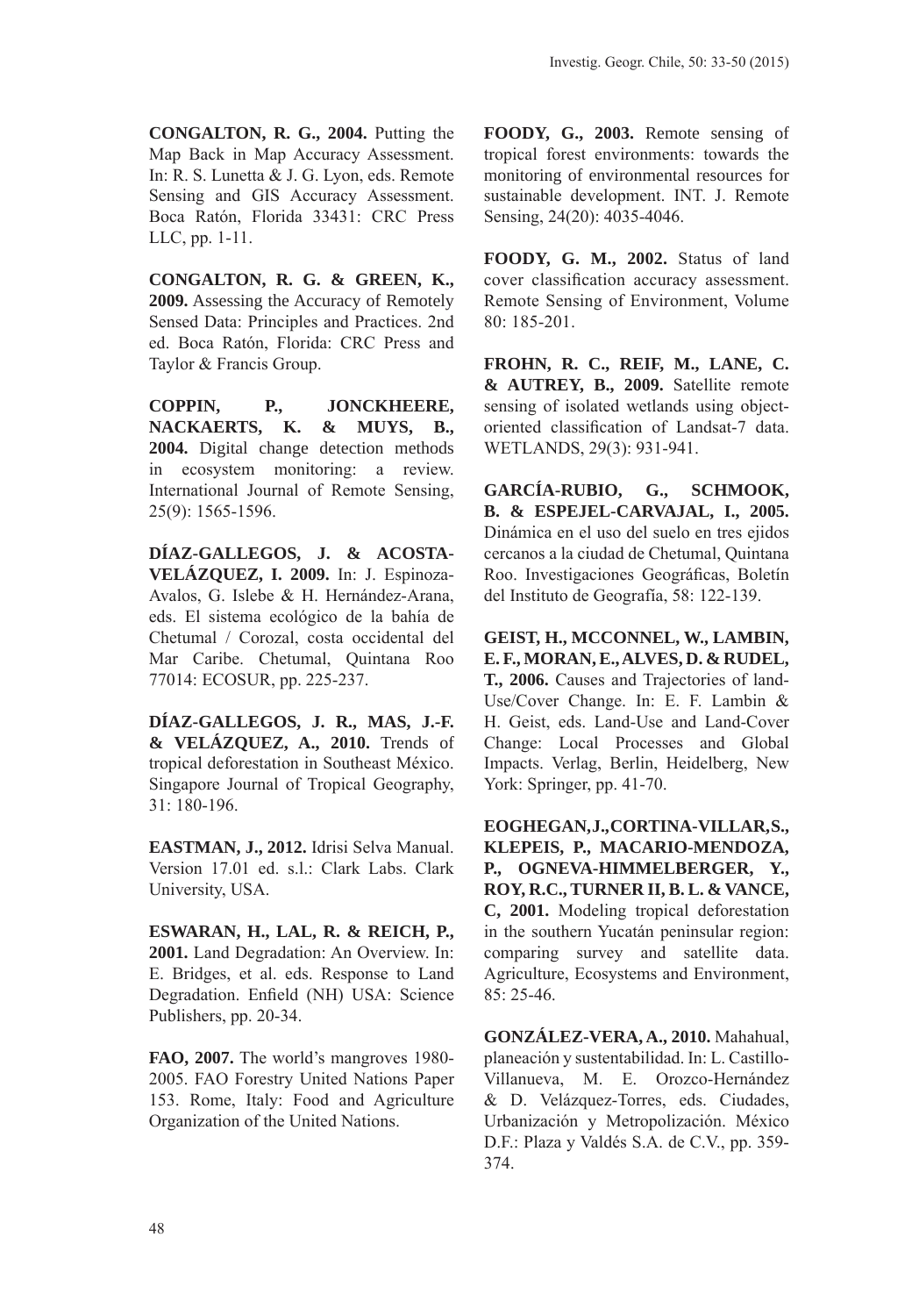**HIRALES-COTA, M., ESPINOZA-ÁVALOS, J., SCHMOOK, B., RUIZ-LUNA, A. & RAMOS-REYES, R., 2010.** Agentes de deforestación de manglar en Mahahual-Xcalak, Quintana Roo, sureste de México. Ciencias Marinas, 36(2): 147-159.

**HORNING, N., ROBINSON, J. A., STERLING, E. J., TURNER, W. & SPECTOR, S., 2010.** Remote Sensing for Ecology and Conservation: A Handbook of Techniques. First ed. Oxford: Oxford University Press.

**IGNACIO-DÍAZ, G., NAHUELHUAL, L., ECHEVERRÍA, C. & MARÍN, S., 2011.** Drivers of land abandonment in Southern Chile and implications for landscape planning. Landscape and Urban Planning, 99: 207-217.

**JENSEN, J. R., 1996.** Introductory Digital Image Processing: a Remote Sensing Perspective. Segunda ed. New Jersey: Prentice Hall.

**LAMBIN, E. F., 1997.** Modeling and monitoring land-cover change processes in tropical regions. Progressin Physical Geography, 21(3): 375-393.

**LAMBIN, E., GEIST, H. & LEPERS, E., 2003.** Dynamics of Land-use and Landcover change in the Tropical Regions. Annu. Rev. Environ. Resour, 28: 205-241.

**LILLESAND, T. M., KIEFER, R. W. & CHIPMAN, J. W., 2004.** Remote sensing and image interpretation. 5th ed. New York: John Wiley & Sons, Inc.

**LIU, D. & XIA, F., 2010.** Assessing object-based clasification: advantages and limitations. Remote Sensing letters, 1(4): 187-194.

**LU, D., MAUSEL, P., BRONDÍZIO & MORAN, E., 2004.** Change detection techniques. International Journal of Remote Sensing, 25(12): 2365-2407.

**MAS, J., 1999.** Monitoring land-cover changes: a comparison of change detection techniques. International Journal of Remote Sensing, 20(1): 139-152.

**MONSERUD, R. A. & LEEMANS, R., 1992.** Comparing global vegetation maps with the Kappa statistic. Ecological Modelling, 62(4): 275-293.

**NARUMALANI, S., HLADY, J. T. & JENSEN, J. R., 2005.** Information extraction from remotely sensed data. In: J. D. Bossler, J. R. Jensen, R. B. McMaster & C. Rizos, eds. Manual of Geospatial Science and Technology. New York: Taylor & Francis, pp. 299-324.

**NAVULU, K., 2007.** Multispectral Image Analysis Using the Object-Oriented Paradigm. Boca Ratón: CRC Press.

**PETIT, C., SCUDDER, T. & LAMBIN, E., 2000.** Quantifying processes of land-cover change by remote sensing: resettlement and rapid land-cover changes in the southerneaster Zambia. International Journal of Remote Sensing, 22(17): 3435-3456.

**PRENZEL, B., 2004.** Remote sensingbased quantification of land-cover and land-use change for planning. Progress in planning, 61: 281-299.

**PUYRAVAUD, J.-P., 2003.** Standardizing the calculation of the annual rare of deforestation. Forest Ecology and Management, 177: 593-596.

**RUDEL, T. K., COOME, O. T., MORAN, E., ACHARD, F., ANGELSEN, A., XU, J. & LAMBIN, E.F., 2005.** Forest transitions: towards a global understanding of land use change. Global Environmental Change, 15: 23-31.

**SCHMOOK, B. & VANCE, C., 2009.**  Agricultural Policy, Market Barriers, and Deforestation: The Case of Mexico's Southern Yucatán. World Development, 37(5): 1015-1025.